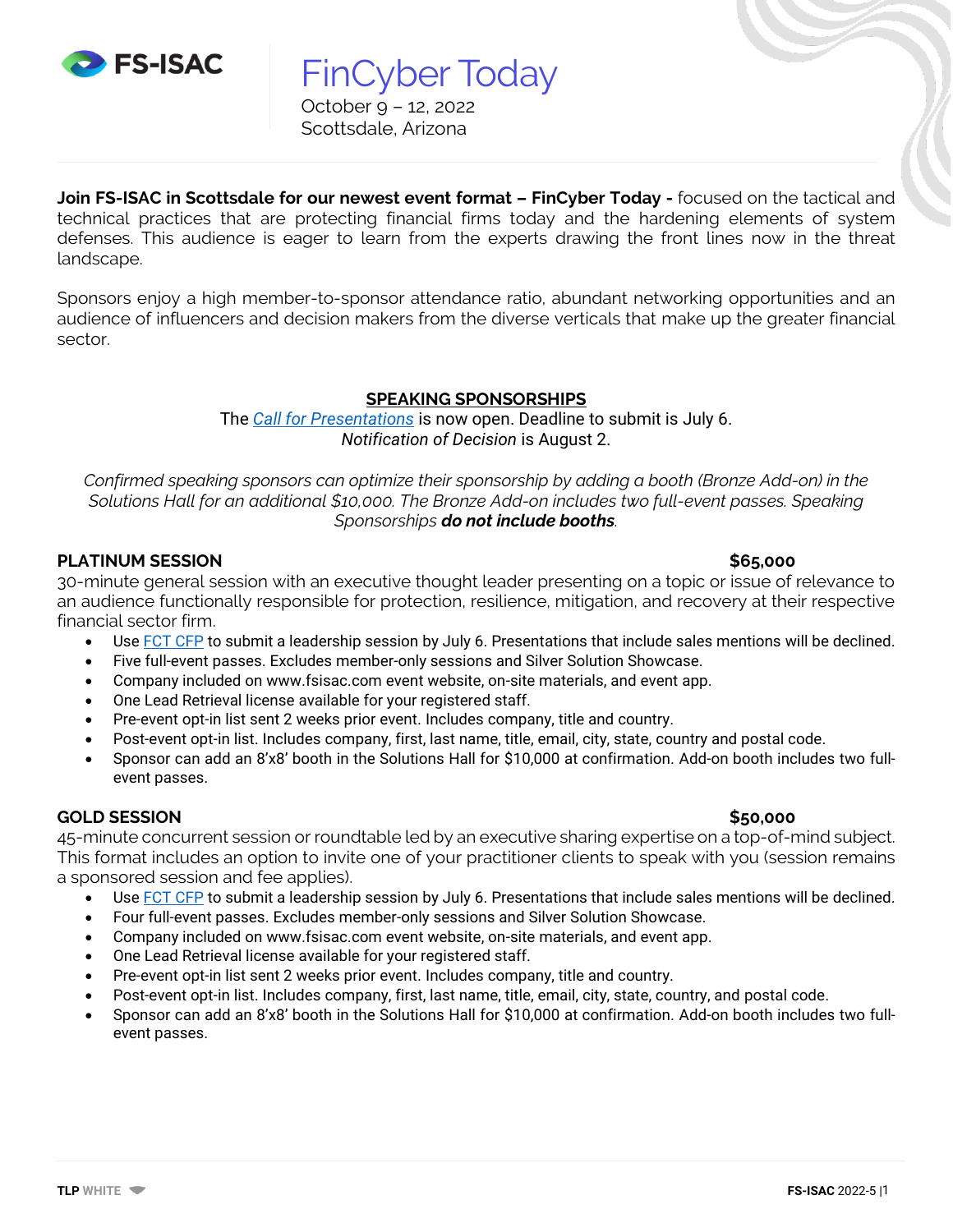

FinCyber Today

October 9 – 12, 2022 Scottsdale, Arizona

## **SILVER SOLUTION SHOWCASE \$36,000**

Three rounds of 15-minute product demonstrations with a 5-minute audience rotation between each demo. This is the one session where product demonstrations and discussions are what the audience is here for. Leads don't get any hotter than this.

- Use [FCT CFP](https://fs-isacfct22cfp.hubb.me/) to submit a demo by July 6. Only session format that allows product information.
- Three full-event passes. *Excludes member-only sessions.*
- Company included on www.fsisac.com event website, on-site materials, and event app.
- One Lead Retrieval license available for your registered staff.
- Pre-event opt-in list sent 2 weeks prior event. Includes company, title and country.
- Post-event opt-in list. Includes company, first, last name, title, email, city, state, country and postal code.
- Sponsor can add an 8'x8' booth in the Solutions Hall for \$10,000 at confirmation. Add-on booth includes two fullevent passes.

# **SOLUTIONS HALL SPONSORSHIPS**

### **BRONZE \$30,000**

8'x8' booth in the Solutions Hall for product demos and meet and mingle with attendees. The Hall is set to maximize booth traffic with optimal hours and refreshment breaks and evening receptions strategically set there. Your team is welcome to attend open-door sessions with time to get back to the booth before attendees join you looking for the best-in-class cybersecurity products and services.

- Three full-event passes. Excludes member-only sessions and Silver Solution Showcase.
- Company included on www.fsisac.com event website, on-site materials, and event app.
- One Lead Retrieval license available for your registered staff.
- Pre-event opt-in list sent 2 weeks prior event. Includes company, title and country.
- Post-event opt-in list. Includes company, first, last name, title, email, city, state, country and postal code.
- Option to participate as a Booth Crawl vendor. *Add food and beverage during an event at cost.*

### **BRONZE ADD-ON \$10,000**

Confirmed speaking and designated sponsors can choose to add an 8'x8' booth in the Solutions Hall. The Hall is set to maximize booth traffic with optimal hours and refreshment breaks and evening receptions strategically set there.

- Two full-event passes. Excludes member-only sessions and Silver Solution Showcase.
- Company included on www.fsisac.com event website, on-site materials, and event app.
- One Lead Retrieval license available for your registered staff.
- Pre-event opt-in list sent 2 weeks prior event. Includes company, title and country.
- Post-event opt-in list. Includes company, first, last name, title, email, city, state, country and postal code.
- Option to participate as a Booth Crawl vendor. *Add food and beverage during event at cost.*

## **EARLY-STAGE BRONZE \$9,500**

8'x8' booth in Early-Stage designated area of the Solutions Hall. Same benefits as Bronze at a budget designed for early-stage firms – our members are always looking at start-up firms working on products and services to protect the sector. Must demonstrate the firm is in seed, Series A or B stage or have raised less than a total of \$10M to date.

- Two full-event passes. Excludes member-only sessions and Silver Solution Showcase.
- Company included on www.fsisac.com event website, on-site materials, and event app.
- One Lead Retrieval license available for your registered staff.
- Pre-event opt-in list sent 2 weeks prior event. Includes company, title and country.
- Post-event opt-in list. Includes company, first, last name, title, email, city, state, country and postal code.
- Option to participate as a Booth Crawl vendor. *Add food and beverage during event at cost.*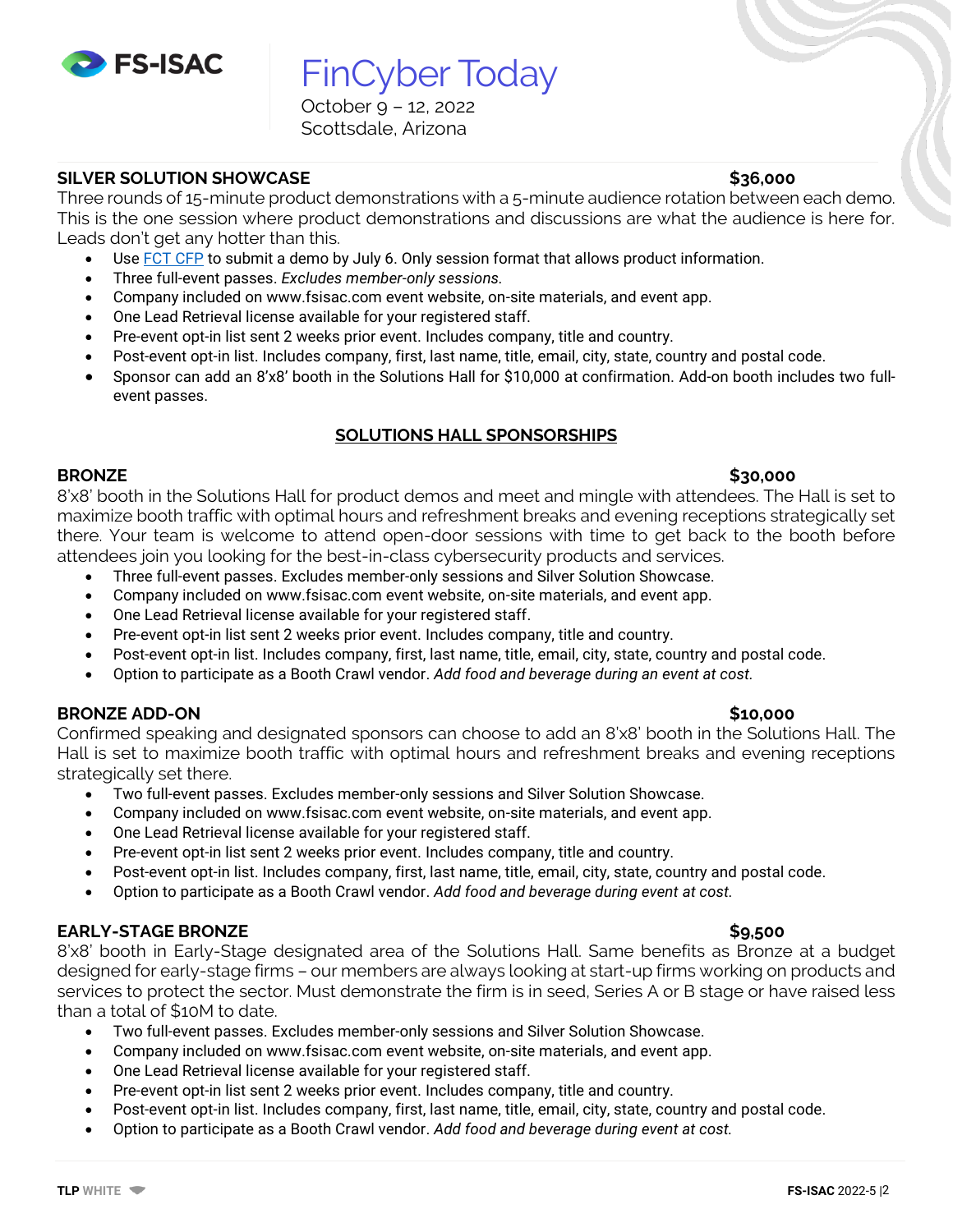

FinCyber Today October 9 – 12, 2022 Scottsdale, Arizona

# **ALL-DAY CAFÉ \$28,000**

The All-Day Café is the place everyone knows to go to for a quick coffee water. Open daily, the café is set to encourage meetings and attendee bonding. *Branded items are the responsibility of the sponsor.*

- Two full-event passes. Excludes member-only sessions and Silver Solution Showcase.
- Company included on www.fsisac.com event website, on-site materials, and event app.
- One Lead Retrieval license available for your registered staff.
- Pre-event opt-in list sent 2 weeks prior event. Includes company, title and country.
- Post-event opt-in list. Includes company, first, last name, title, email, city, state, country and postal code.
- Option to participate as a Booth Crawl vendor. *Add food and beverage during event at cost.*
- Sponsor can add an 8'x8' booth in the Solutions Hall for \$10,000. Add-on booth includes two full-event passes.

## **NETWORK AND POWER STATION \$22,500**

This branding opportunity comes with comfy furniture to encourage attendees relax and enjoy conversations while charging devices. Great space for sponsor to meet prospects and clients. Sponsorship includes 8'x8' space, seating, a coffee table and power bank. *Branded items are the responsibility of the sponsor.*

- Two full-event passes. Excludes member-only sessions and Silver Solution Showcase.
- Company included on www.fsisac.com event website, on-site materials, and event app.
- One Lead Retrieval license available for your registered staff.
- Pre-event opt-in list sent 2 weeks prior event. Includes company, title and country.
- Post-event opt-in list. Includes company, first, last name, title, email, city, state, country and postal code.
- Option to participate as a Booth Crawl vendor. *Add food and beverage during event is at cost.*
- Sponsor can add an 8'x8' booth in the Solutions Hall for an additional \$10,000. The add-on booth includes two fullevent passes.

# **WATER BOTTLE AND STATIONS \$20,000**

Great branding opportunity – your logo is carried everywhere, and a hydrated attendee is a happy attendee. Sponsorship includes co-branded, reusable water bottles and branded water stations throughout the event.

- Two full-event passes. Excludes member-only sessions and Silver Solution Showcase.
- Company included on www.fsisac.com event website, on-site materials, and event app.
- One Lead Retrieval license available for your registered staff.
- Pre-event opt-in list sent 2 weeks prior event. Includes company, title and country.
- Post-event opt-in list. Includes company, first, last name, title, email, city, state, country and postal code.
- Option to participate as a Booth Crawl vendor. *Add food and beverage during event is at cost.*
- Water Bottle sponsor can add an 8'x8' booth in the Solutions Hall for an additional \$10,000. The add-on booth includes two full-event passes.

## **PRIVATE MEETING ROOM \$35,000**

Private meeting rooms are conveniently located near the meeting space – very helpful to stay productive.

- Two full-event passes. Excludes member-only sessions and Silver Solution Showcase.
- Company included on www.fsisac.com event website, on-site materials, and event app.
- One Lead Retrieval license available for your registered staff.
- Pre-event opt-in list sent 2 weeks prior event. Includes company, title and country.
- Post-event opt-in list. Includes company, first, last name, title, email, city, state, country and postal code.
- Meeting Room sponsors can add an 8'x8' booth in the Solutions Hall for an additional \$10,000. The add-on booth includes two full-event passes.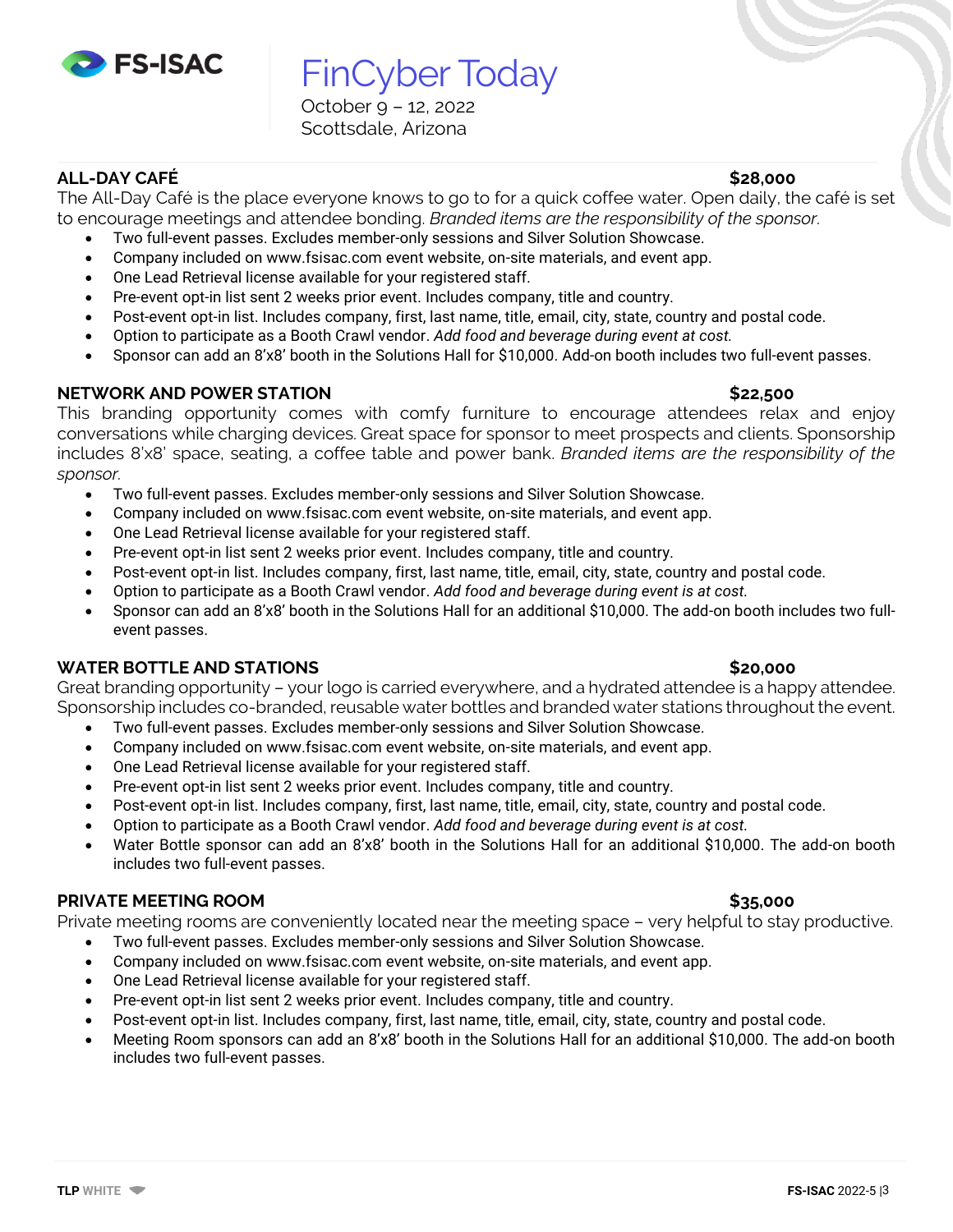

FinCyber Today October 9 – 12, 2022

Scottsdale, Arizona

### **PRIVATE MEETING ROOM WITH TERRACE \$40,000**

Private meeting room with a terrace conveniently located near the meeting space – stay productive and catch some sun on the terrace.

- Two full-event passes. Excludes member-only sessions and Silver Solution Showcase.
	- Company included on www.fsisac.com event website, on-site materials, and event app.
- One Lead Retrieval license available for your registered staff.
- Pre-event opt-in list sent 2 weeks prior event. Includes company, title and country.
- Post-event opt-in list. Includes company, first, last name, title, email, city, state, country and postal code.
- Meeting Room sponsors can add an 8'x8' a booth in the Solutions Hall for an additional \$10,000. The add-on booth includes two full-event passes.

# **EVENT SPONSORSHIPS**

### **BREAKFAST SPONSOR \$6,750 Tues | \$5,000 Wed**

Breakfasts are always crowded and a terrific way to raise brand awareness, promote your session or booth. Big impact with no extra work for your onsite team. *Option to customize food, beverage and add branded items at the responsibility of the sponsor.*

- One full-event pass. Excludes member-only sessions and Silver Solution Showcase.
- Company included on www.fsisac.com event website, on-site materials, and event app.
- One Lead Retrieval license available for your registered staff.
- Pre-event opt-in list sent 2 weeks prior event. Includes company, title and country.
- Post-event opt-in list. Includes company, first, last name, title, email, city, state, country and postal code.

## **LUNCHEON SPONSOR \$18,000 Mon | \$16,000 Tues | \$12,000 Wed**

Put your name on one of the daily luncheons – and own the power of this hour. Utilize as an opportunity to relax with colleagues, discuss sessions and issues, or just get to know each other. *Option to customize food, beverage and add branded items at the responsibility of the sponsor.*

- One full-event pass. Excludes member-only sessions and Silver Solution Showcase.
- Company included on www.fsisac.com event website, on-site materials, and event app.
- One Lead Retrieval license available for your registered staff.
- Pre-event opt-in list sent 2 weeks prior event. Includes company, title and country.
- Post-event opt-in list. Includes company, first, last name, title, email, city, state, country and postal code.

## **REFRESHMENT BREAKS \$4,000 - \$5,000**

Offer attendees much needed refreshment breaks – and they will remember your company – and your company brand is showcased. *Option to customize food, beverage and add branded items at the responsibility of the sponsor.*

- One full-event pass. Excludes member-only sessions and Silver Solution Showcase.
- Company included on www.fsisac.com event website, on-site materials, and event app.
- One Lead Retrieval license available for your registered staff.
- Pre-event opt-in list sent 2 weeks prior event. Includes company, title and country.
- Post-event opt-in list. Includes company, first, last name, title, email, city, state, country and postal code.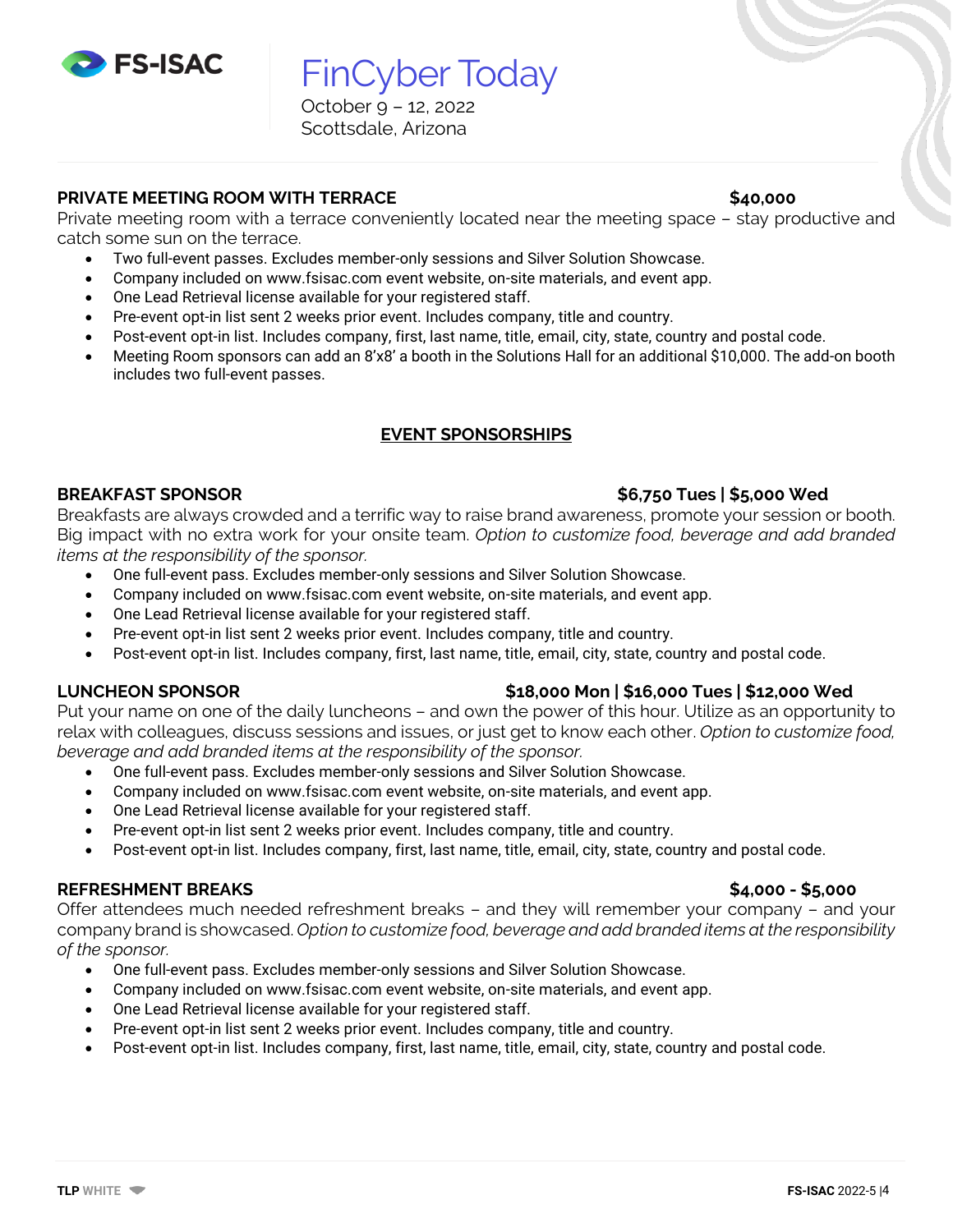

FinCyber Today

October 9 – 12, 2022 Scottsdale, Arizona

## **SUNDAY OPENING RECEPTION \$30,000**

Everyone loves the opening reception. This is a terrific way to build brand recognition – cocktails, food, and attendees all enjoying an evening together. Sponsorship includes a host bar and hors d'oeuvres. *Option to customize food, beverage and add branded items at the responsibility of the sponsor.*

- Two full-event passes. Excludes member-only sessions and Silver Solution Showcase.
- Company included on www.fsisac.com event website, on-site materials, and event app.
- One Lead Retrieval license available for your registered staff.
- Pre-event opt-in list sent 2 weeks prior event. Includes company, title and country.
- Post-event opt-in list. Includes company, first, last name, title, email, city, state, country and postal code.
- Sponsor can add an 8'x8' booth in the Solutions Hall for an additional \$10,000. The add-on booth includes two fullevent passes.

# **WOMEN IN INFOSEC BREAKFAST \$20,000 \$20,000**

Host breakfast for your women colleagues in cybersecurity. A good opportunity to meet and grow your network*. Option to customize food, beverage and add branded items at the responsibility of the sponsor.*

- Two full-event passes. Excludes member-only sessions and Silver Solution Showcase.
- Company included on www.fsisac.com event website, on-site materials, and event app.
- One Lead Retrieval license available for your registered staff.
- Pre-event opt-in list sent 2 weeks prior event. Includes company, title and country.
- Post-event opt-in list. Includes company, first, last name, title, email, city, state, country and postal code.
- Sponsor can add an 8'x8' booth in the Solutions Hall for an additional \$10,000. The add-on booth includes two fullevent passes.

## **PRIVATE INVITE-ONLY DINNER ON SUNDAY \$20,000**

Take prospects and clients to dinner. Sponsor coordinates the event and is responsible for all costs, choosing location, transportation, decor, entertainment, and food and beverages. Plan for dinner to start at or after 7:00 pm (following Welcome Reception). FS-ISAC provides the registration list with company and title. After review, sponsor provides list of invitees, invite copy and RSVP link for FS-ISAC to send on behalf of sponsor (process honors attendee anonymity, until sponsor receives RSVP).

- Two full-event passes. Excludes member-only sessions and Silver Solution Showcase.
- Company included on www.fsisac.com event website, on-site materials, and event app.
- One Lead Retrieval license available for your registered staff.
- Pre-event opt-in list sent 2 weeks prior event. Includes company, title and country.
- Post-event opt-in list. Includes company, first, last name, title, email, city, state, country and postal code.
- Sponsor can choose to add an 8'x8' booth in the Solutions Hall for an additional \$10,000. The add-on booth includes two full-event passes.

# **BRANDING SPONSORSHIPS**

# **ATTENDEE BAG \$16,000**

Make sure your company goes everywhere with the attendees by way of a branded bag. Great exposure and has life after the event.

- One full-event pass. Excludes member-only sessions and Silver Solution Showcase.
- Company included on www.fsisac.com event website, on-site materials, and event app.
- One Lead Retrieval license available for your registered staff.
- Pre-event opt-in list sent 2 weeks prior event. Includes company, title and country.
- Post-event opt-in list. Includes company, first, last name, title, email, city, state, country and postal code.

### **TLP WHITE FS-ISAC** 2022-5 |5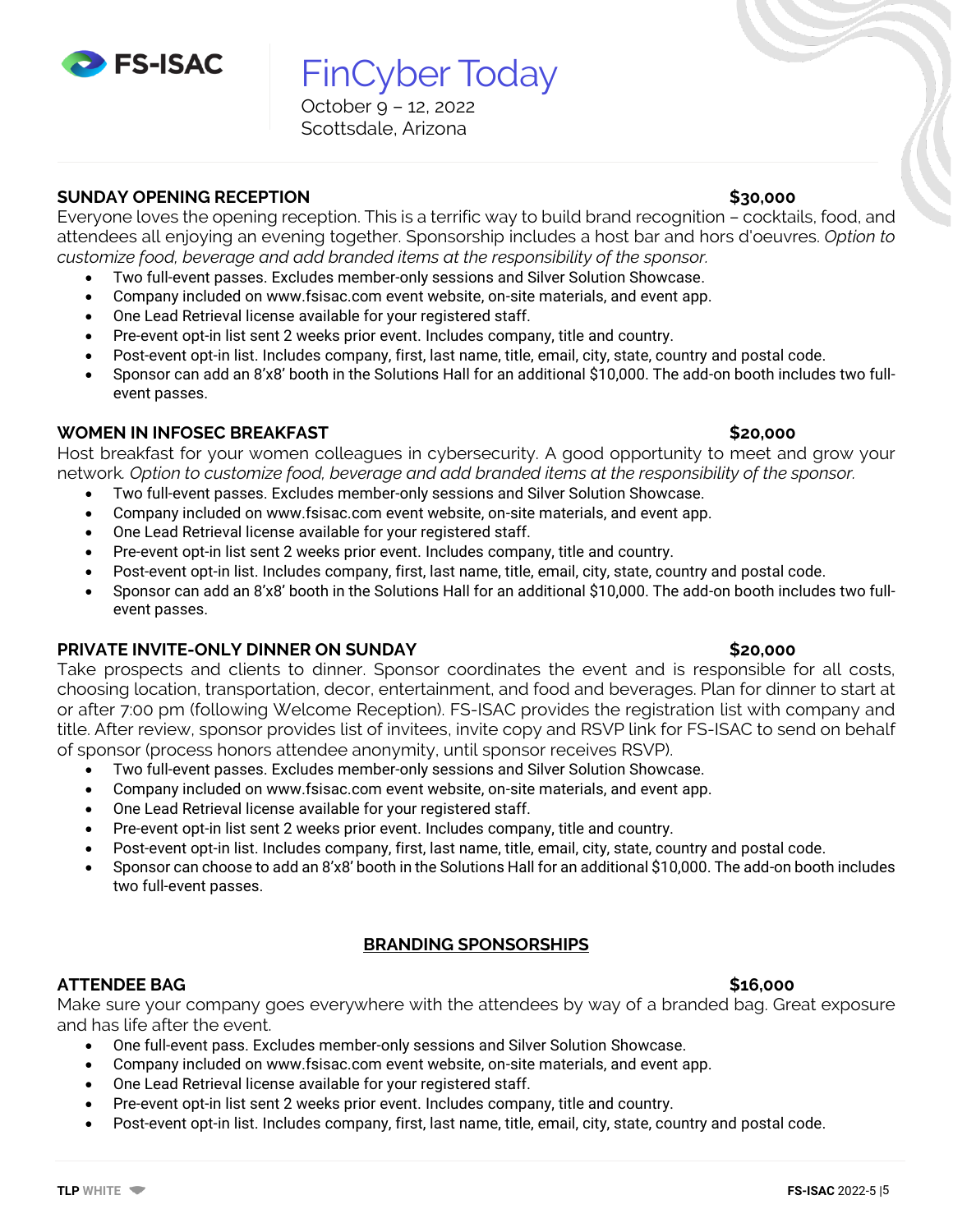FinCyber Today October 9 – 12, 2022 Scottsdale, Arizona

**BADGE LANYARD \$20,000**

Attendees can't go anywhere without your wearing your brand – badges are required for all sessions and social events.

- One full-event pass. Excludes member-only sessions and Silver Solution Showcase.
- Company included on www.fsisac.com event website, on-site materials, and event app.
- One Lead Retrieval license available for your registered staff.
- Pre-event opt-in list sent 2 weeks prior event. Includes company, title and country.
- Post-event opt-in list. Includes company, first, last name, title, email, city, state, country and postal code.
- Sponsor can choose to add an 8'x8' booth in the Solutions Hall for an additional \$10,000. The add-on booth includes two full-event passes.

### **FINCYBER JOTTER \$10,000**

Jotter journals are a must have in this industry. Make sure attendees see your company logo every time they use it.

- One full-event pass. Excludes member-only sessions and Silver Solution Showcase.
- Company included on www.fsisac.com event website, on-site materials, and event app.
- One Lead Retrieval license available for your registered staff.
- Pre-event opt-in list sent 2 weeks prior event. Includes company, title and country.
- Post-event opt-in list. Includes company, first, last name, title, email, city, state, country and postal code.

### **MEETING SPACE WI-FI \$17,000**

Brand the meeting space Wi-Fi – you get to name the network.

- One full-event pass. Excludes member-only sessions and Silver Solution Showcase.
- Company included on www.fsisac.com event website, on-site materials, and event app.
- One Lead Retrieval license available for your registered staff.
- Pre-event opt-in list sent 2 weeks prior event. Includes company, title and country.
- Post-event opt-in list. Includes company, first, last name, title, email, city, state, country and postal code.
- Sponsor can choose to add an 8'x8' booth in the Solutions Hall for an additional \$10,000. The add-on booth includes two full-event passes.

### **MOBILE APP \$15,000**

Brand exposure before, during and post event. The only way for attendees to navigate and network while at the event.

- One full-event pass. Excludes member-only sessions and Silver Solution Showcase.
- Company included on www.fsisac.com event website, on-site materials, and event app.
- One Lead Retrieval license available for your registered staff.
- Pre-event opt-in list sent 2 weeks prior event. Includes company, title and country.
- Post-event opt-in list. Includes company, first, last name, title, email, city, state, country and postal code).

## **MONDAY GENERAL SESSION SEAT DROP \$8,000 TUESDAY GENERAL SESSION SEAT DROP \$7,000 WEDNESDAY GENERAL SEAT DROP \$6,000**

Materials will be pre-set on every seat in the main session room before opening remarks. Choose Monday, Tuesday, or Wednesday. Terrific way to promote onsite presence or session to attendees.

- One full-event pass. Excludes member-only sessions and Silver Solution Showcase.
- Company included on www.fsisac.com event website, on-site materials, and event app.
- One Lead Retrieval license available for your registered staff.
- Pre-event opt-in list sent 2 weeks prior event. Includes company, title and country.
- Post-event opt-in list. Includes company, first, last name, title, email, city, state, country and postal code.